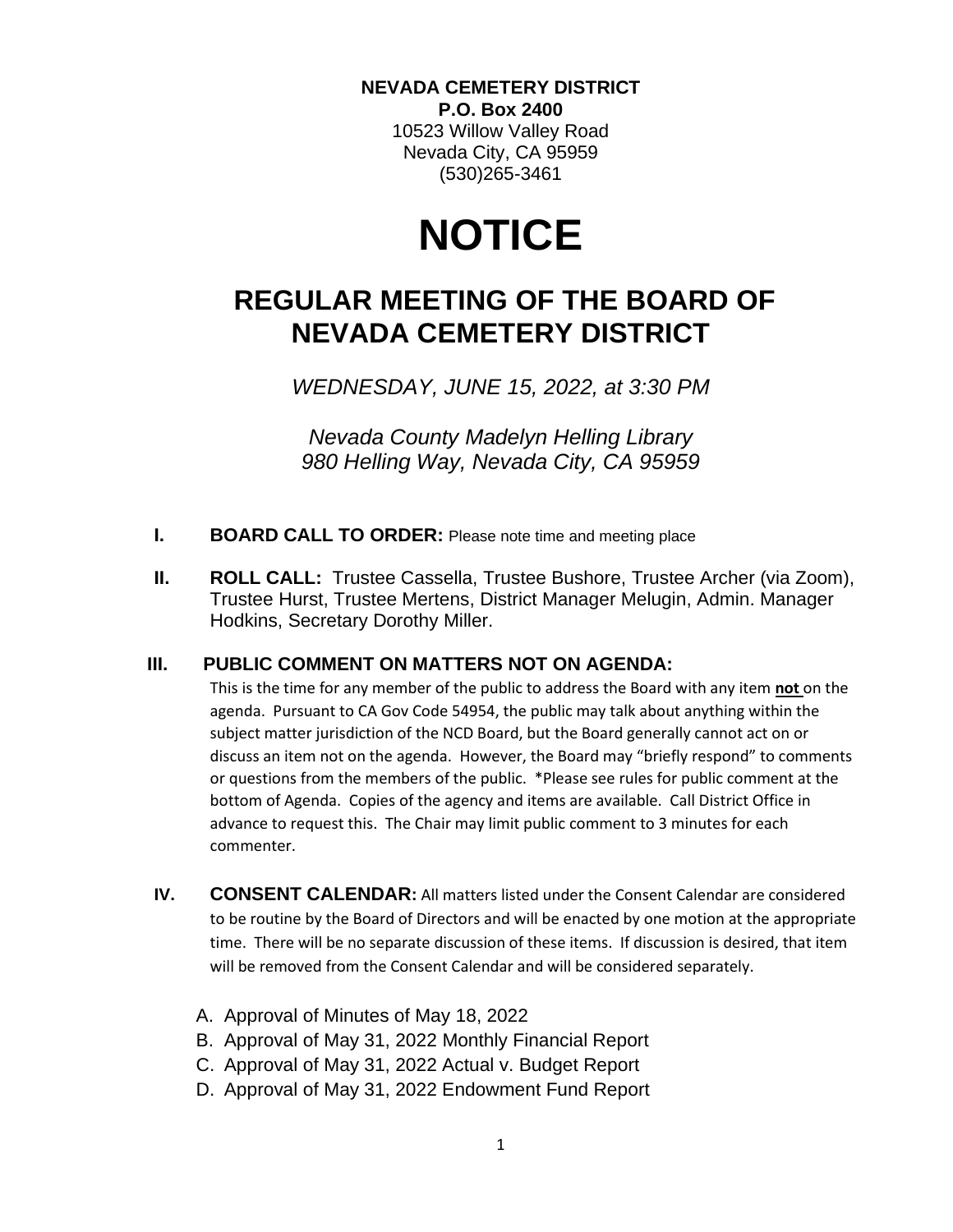- E. Review of credit card purchases.
- F. Staff report on Sales May to date
- G. Approval of Auditor Controller's report of warrants issued

# **V. MANAGER'S REPORT AND QUESTIONS**

# **VI. STANDING COMMITTEE REPORTS**

- A. **Personnel Committee:** Report and action as necessary concerning wages, hours and working conditions. Safety Committee report summarized 5 minutes.
- B. **Finance Committee**: The Board will provide directions as necessary. (1) Adopt preliminary 22-23 Preliminary Budget (final adoption in August)
- C. **Property Committee**:
	- (1) Progress report of Odd Fellows deeds
	- (2) Proposed Annexations: The Board will review/act on any LAFCO requests.
- D. **Marketing Committee:** Board will take any action if needed.

### **VII. OLD BUSINESS\*\*\***

### **VIII. NEW BUSINESS\*\***

- A. Elect Chair and Vice Chair for FY 22-23
	- (1) Nominations/election of Chair
	- (2) Nominations/election of Vice Chair
- B. Review committee assignments
- C. Presentation by Shelly Covert- Spokesperson for the Nevada City Rancheria Nisenan Tribe-regarding Cement Hill Road Cemetery
- **IX. BOARD DISCUSSION\*\*\*** The Board will identify other relevant items and agendize action items and reports for future meeting(s):
- **X. ADJOURNMENT:** Board may continue this meeting if necessary

\*\* The Board of Trustees can discuss these items at any time during the meeting

\*\*\* The Board will present issues/concerns for the next meeting Agenda